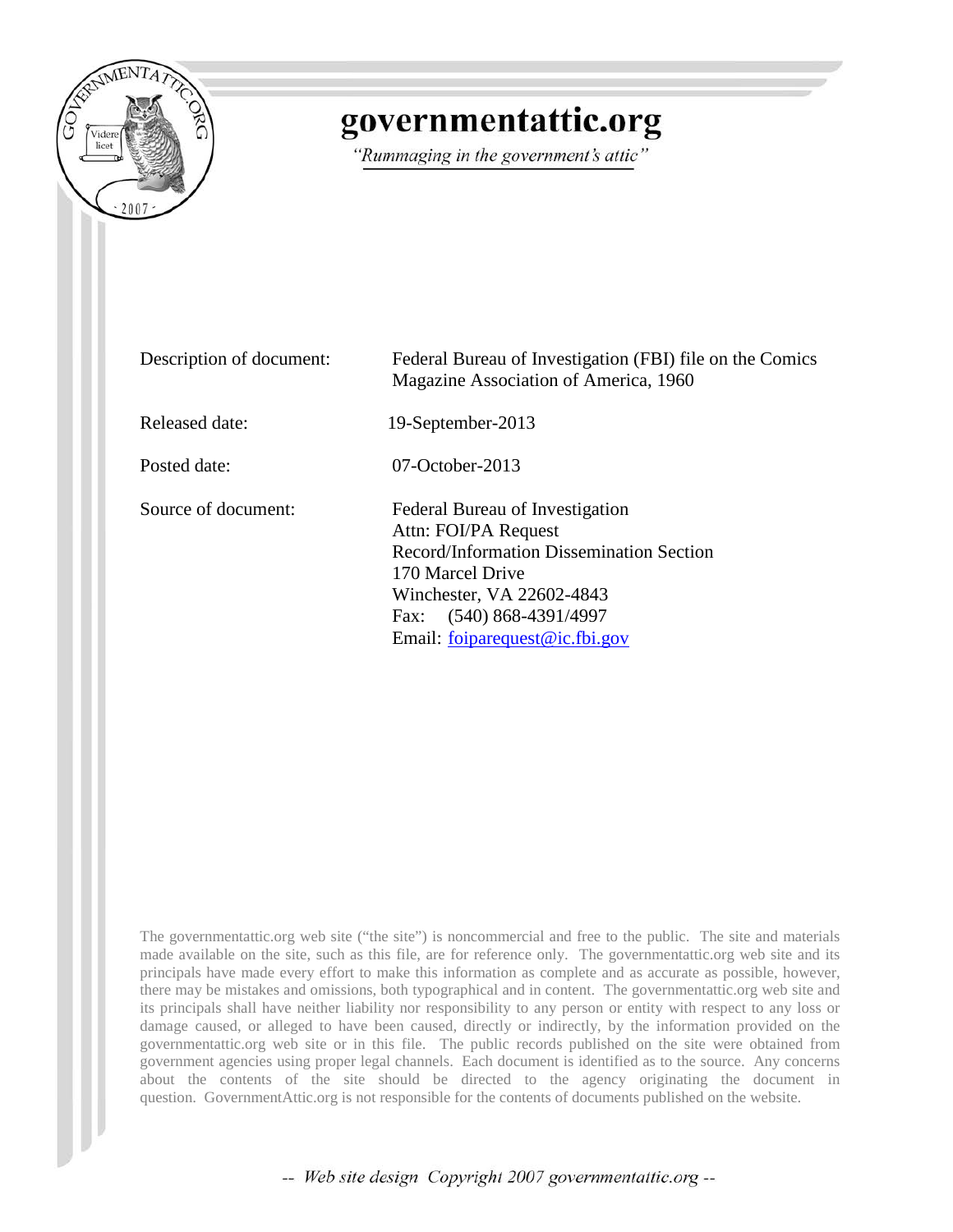

**Federal Bureau of Investigation**  Washington, D.C. 20535

'

September 19, 2013

FOIPA Request No.: 1219699-0 Subject: COMICS MAGAZINE ASSOCIATION OF AMERICA

In response to your Freedom of Information Act (FOIA) request submitted to the FBI, enclosed are processed documents responsive to your request.

Material consisting of nine pages has been reviewed pursuant to Title 5, U.S. Code,§§ 552/552a, and this material is being released to you in its entirety with no excisions being made by the FBI.

For your information, Congress excluded three discrete categories of law enforcement and national security records from the requirements of the FOIA. See 5 U.S. C. § 552(c) (2006 & Supp. IV (2010). This response is limited to those records that are subject to the requirements of the FOIA. This is a standard notification that is given to all our requesters and should not be taken as an indication that excluded records do, or do not, exist.

You may file an appeal by writing to the Director, Office of Information Policy (OIP), U.S. Department of Justice, 1425 New York Ave., NW, Suite 11050, Washington, D.C. 20530-0001, or you may submit an appeal through OIP's eFOIA portal at http://www.justice.gov/oip/efoia-portal.html.

Your appeal must be received by OIP within sixty (60) days from the date of this letter in order to be considered timely. The envelope and the letter should be clearly marked "Freedom of Information Appeal." Please cite the FOIPA Request Number in any correspondence to us for proper identification of your request.<br>
Sincerely,<br>
David M. Hardy

Sincerely,

David **M.** Hardy Section Chief, Record/Information Dissemination Section Records Management Division

Enclosure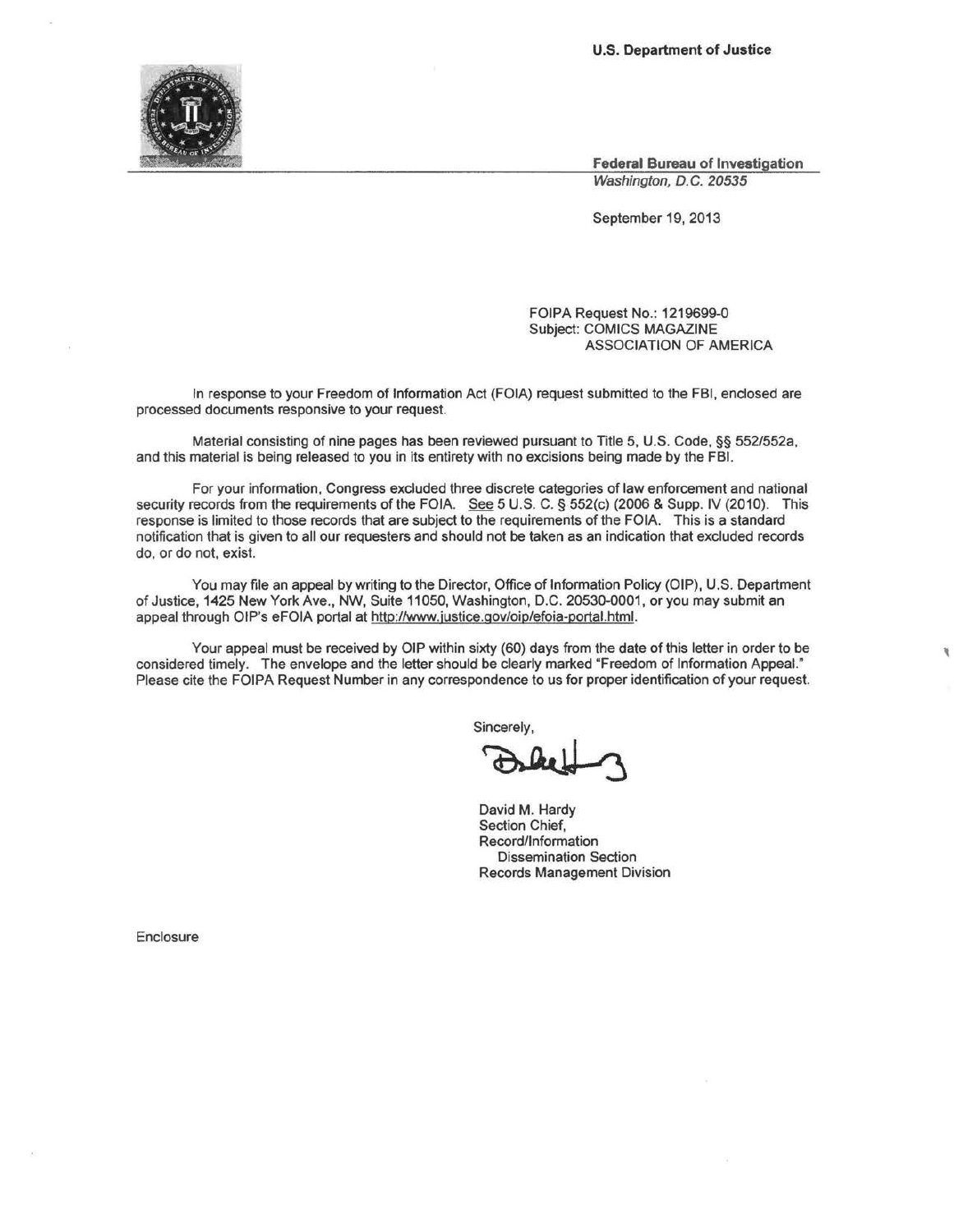REC-65 62/10

February 1, 1960

Mr. John L. Goldwater President **Comics Magazine Association** of America, Inc. 300 Fourth Avenue New York 10. New York

Dear Sir:

 $e^{t^3}$  $\leq$ 

Tol

Mohr Pars

**Below**nt Callahan DeLoach

Malone McGuire

**Rosen** 

Tamm

Trotter W.C. Sullivan

Gandy

Tele, Room Ingram

I have received your letter of January 25, 1960, with

enclosure.

 $1 - Mr. DeLoach$ 

**LETIL ROOM** 

 $DWB: rwz/\text{sfc}$  (6).

TELETYPE UNIT

With regard to my reference to "' comic' books" in my statement to all law enforcement officials in the January, 1960, issue of the FBI Law Enforcement Eulletin, I believe that you as a member of the legitimate comics industry should be well aware of the type of lewi and obscene literature to which I was referring. Undoubtedly, you are familiar with the many "under-the-counter" comic books which illicitly trade on established comic characters and depict them in various vulgar and obscene activities. The unscrupulous individuals who profit from this degrading activity should be ferreted out and made to pay for the tremendous harm which results particularly among our young people.

It was my belief that the attention of the American people needed to be focused upon the upsurge in the volume of salacious magasines and other pornographic items which are available to our boys and girls. I did not infor that any reputable magazines were involved.

I specifically indicated in the statement to which you take such vigorous objection, that obscone literature is spread through the means of "films, decks of playing cards, photographs, 'comic' books, salacious magazines, paperbacked books and other pornographic products." Certainly no reasonable person could interpret this as meaning all films. all decks of playing cards, all photographs or all "comic" books. In the sentence to which you take exception, quotation marks were used around the word "comic" to specifically convey the idea that legitimate books yere not being criticized.  $\mathcal{M}_{\mathcal{M}}$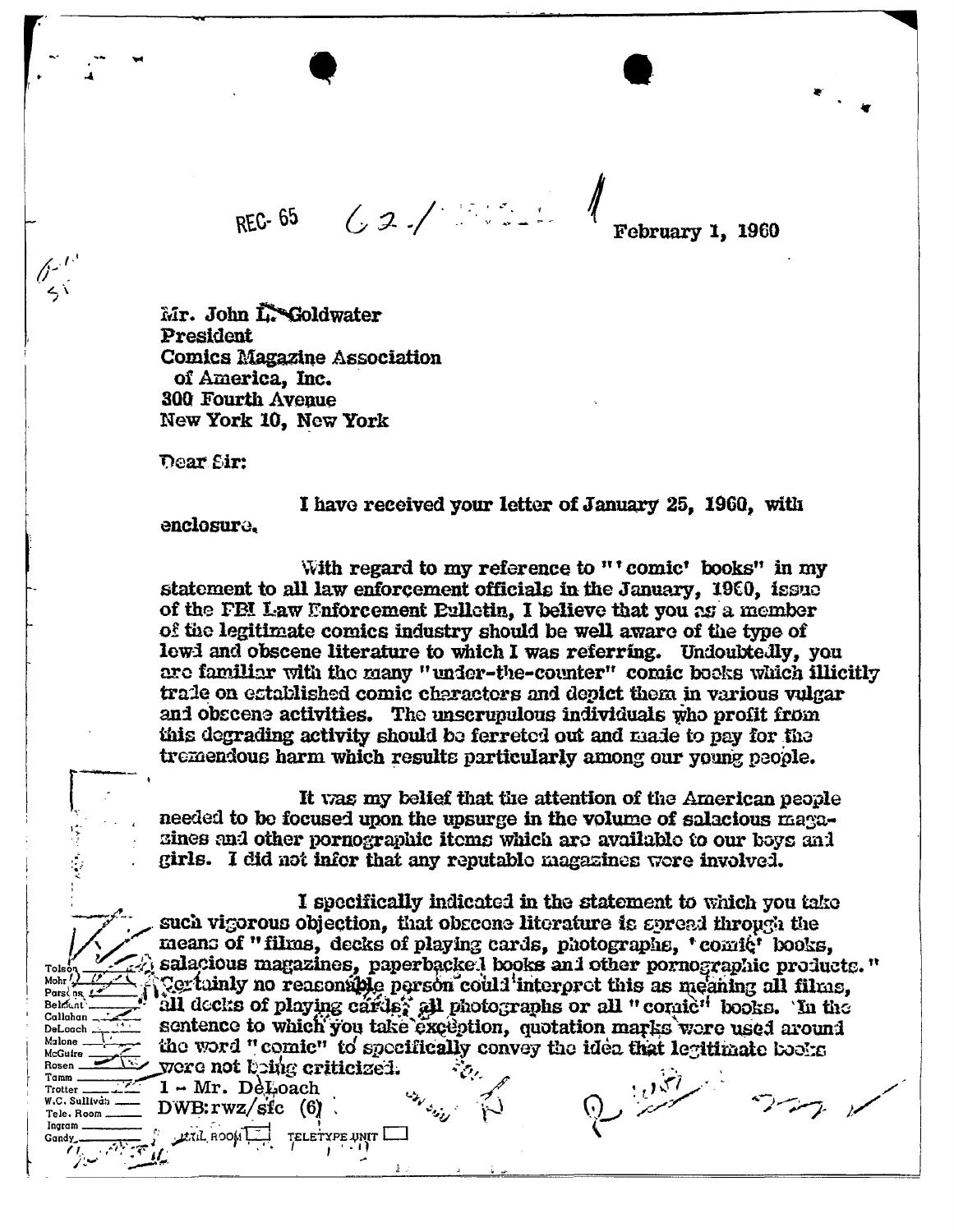Mr. John L. Goldwater

You might like to know that although I have received<br>a number of comments and letters concerning my statement, yours<br>has been the only one misinterpreting it.

Very truly yours,

 $\tilde{\lambda}$ 

を<br>する<br>一度

 $\sum_{i=1}^{n}$ 

 $\frac{1}{4}$ 

de denominăteritori ;

- 2 -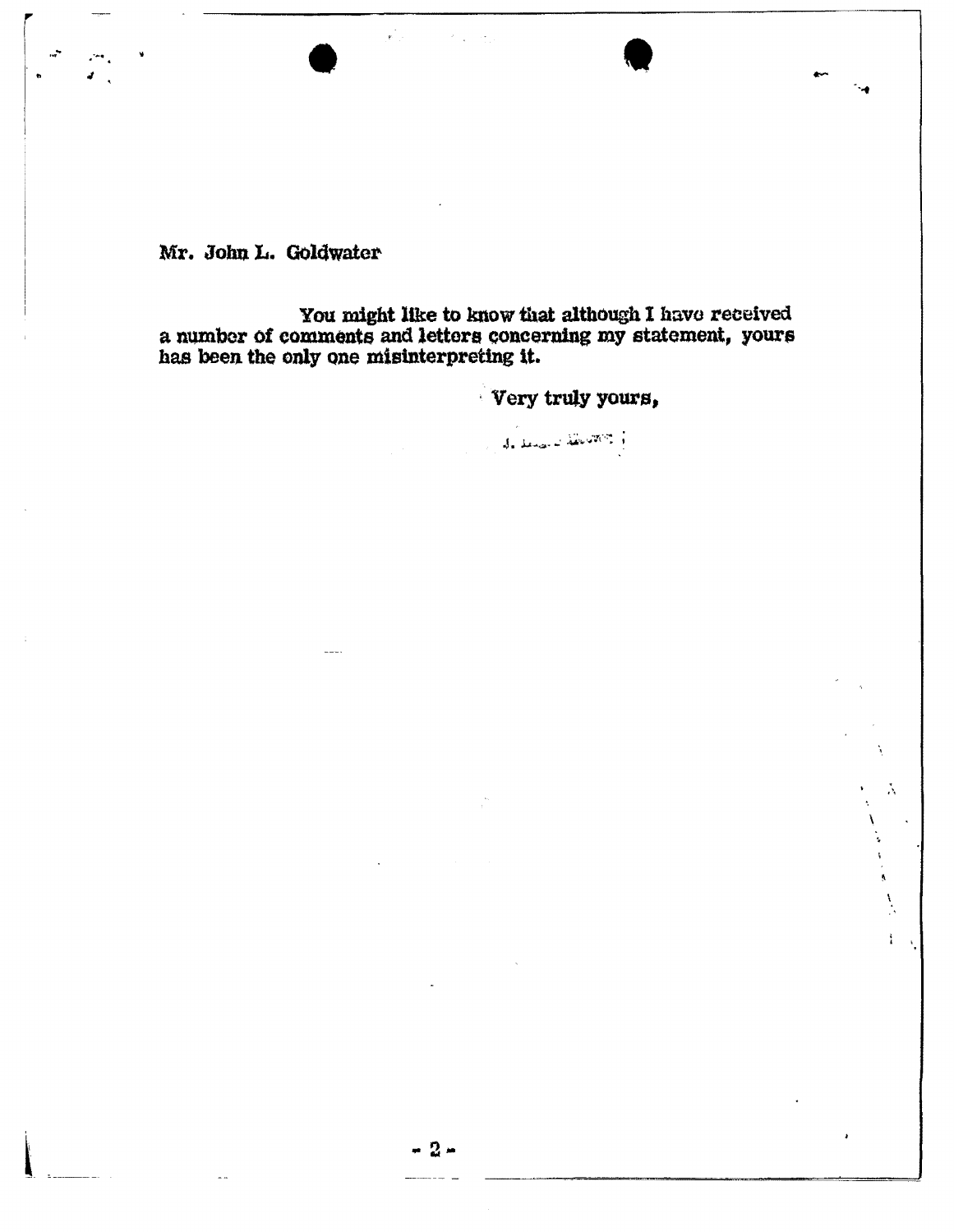COMICS MAGAZINE ASSOCIATION OF AMERICA, INC.

...

300 FOURTH AVENUE

Mr. Mohr.

Mr. Parsons

Mr. Belmont.

Mr. Callahan

Mr. of Loach Mr. Malone Mr. McGuiraz Mr. Rosen Mr. Tamm Mr. Trotter. Mr. W.C. Sanvan Tele. Room. Mr. Ingram. Miss-Gandy

NEW YORK-10-N-F SHRINGNFroskdson ~···

(

January *25,* 1960

NEW YORK, N.Y

JOHN L. GOLDWATER **PRESIDENT JACK S. LIEBOWITZ** .<br>VICE-PRESIDENT MARTIN GOODMAN **SECRETARY** LEON HARVEY **TREASURER** 

*v* '

 $\cdot$   $\cdot$   $\cdot$ 

 $\sqrt{2}$ 

سكنان بربير

*{* 

.

 $\mathbf{A}^{\perp}$ ,,  $\mathbf{K} \cdot \mathbf{A}$ /  $\cdots$ 

Hon. J. Edgar Hoover, Director Federal Bureau of Investigation Department of Justice Washington, D. C.

Dear Sir:

Our attention has been called to your statement linking comic books with pornography, which has been reprint ed in newspapers throughout the country during the past protest such unjustifiable characterization, for there is  $\overrightarrow{a}$  absolutely no existing basis for it. Its publication, over the  $\overrightarrow{b}$  $\mathbf{\mathcal{N}}$ month. We respectfully, but most strenuously, wish to procest such unjustifiants characterization, for there is<br>absolutely <u>no existing basi</u>s for it. Its publication, over they.  $\frac{1}{2}$ <br>name of someone of your stature and public esteem, constitutes  $\frac{1}{2}$ <br>a serious liab its responsibility to a remarkable degree on practically a unanimous basis for more than five years. The comic books sold on the newsstands today are not, in any sense, pornographic or obscene; they are, on the contrary, decent and in good or obscene; they are, on the contrary, decent and in good intended to include the comic books sold on newsstands; never- $7$ theless, the average reader could assume that it did, for the statement did not distinguish the legitimate product of our industry from the type of material produced in cartoon-form to be sold illicitly as pornography.

In October 1954, 90% of the publishers, distributors, printers and engravers of all comic books published in the United States adopted a code--the most stringent in existence for any communications media--and established an agency, for any communications media--and established an agency, the Comics Code Authority, to enforce it. The code remains unaltered in every one of its tenets, is observed by all but two publishers in the industry (these are ethical publishers but chose not to join the program at the outset), and is  $\left( \begin{array}{ccc} 0 & 0 & 0 \\ 0 & 0 & 0 \\ 0 & 0 & 0 \end{array} \right)$ enforced by means of advance review of all develops intented<br>for publication by the code administrator and her staff.<br>DEC 25 MOTH:  $R = \frac{REC - 65}{N}$  MCT - 16.  $1162 - 0572 - 11$ 

We are enclosing our booklet, "Facts About Code-Approved" Comics Magazines", which contains the complete text of the code, a description of how the Code Authority functions, and  $\frac{1}{2}$  references to some of the agencies and individuals who have commented upon the results of this industry self reagalation program. ·, ; .  $\mathbb{R}^d$  in the contract of  $\sum_{i=1}^n$ 

 $\mathcal{E}$  .  $\mathcal{I}$  .

 $\mathcal{W}_{\mathrm{L},\mathrm{L}}$ 

 $\gamma_{\rm m}$   $\frac{1}{3}$   $\frac{1}{3}$   $\frac{1}{3}$   $\frac{1}{3}$   $\frac{1}{3}$   $\frac{1}{3}$   $\frac{1}{3}$   $\frac{1}{3}$   $\frac{1}{3}$   $\frac{1}{3}$   $\frac{1}{3}$   $\frac{1}{3}$   $\frac{1}{3}$   $\frac{1}{3}$   $\frac{1}{3}$   $\frac{1}{3}$   $\frac{1}{3}$   $\frac{1}{3}$   $\frac{1}{3}$   $\frac{1}{3}$   $\frac{1}{3}$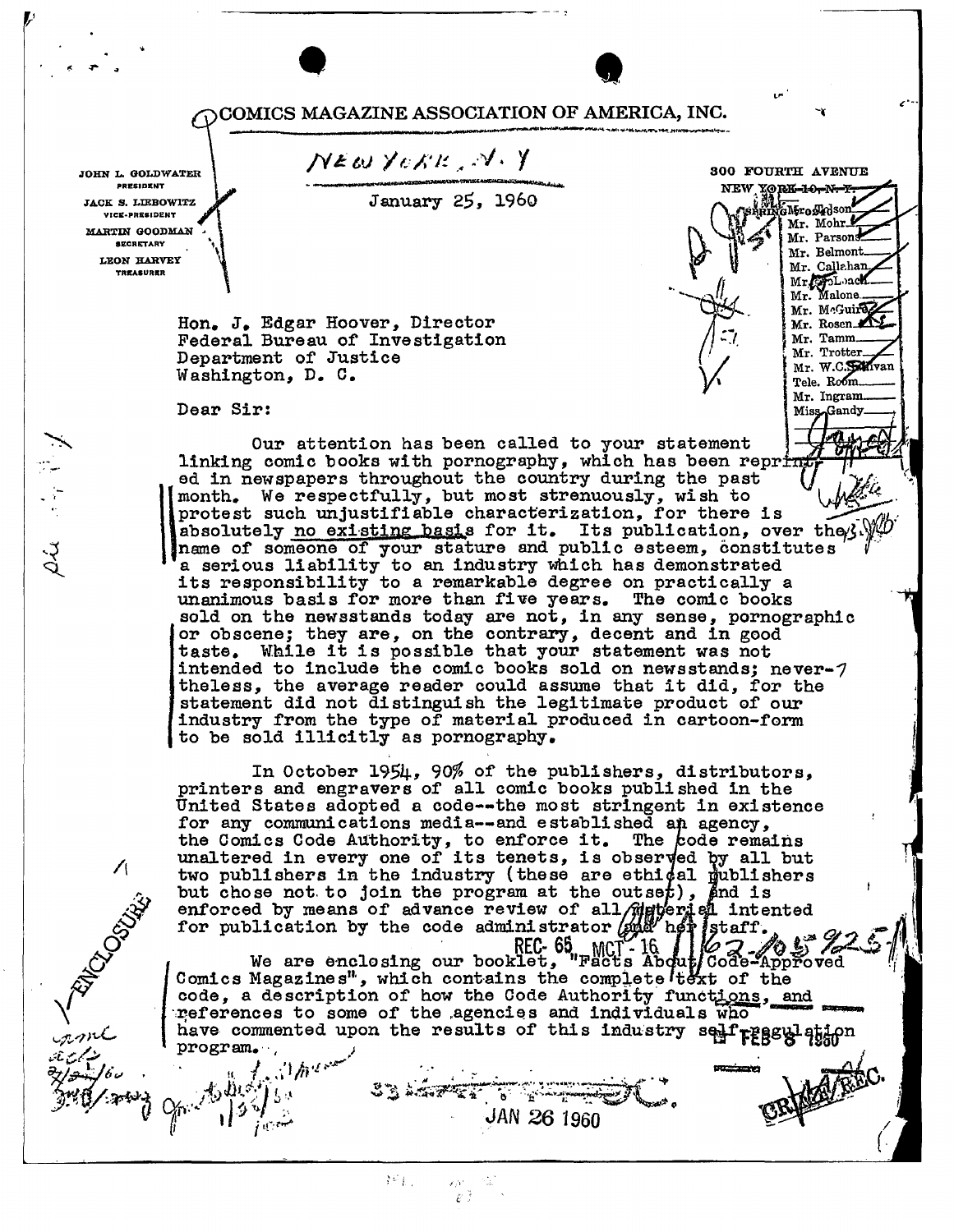Hon. J. Edgar Hoover  $-2 1/25/60$ 

.•

/

..

You will note that many of the most respected organizations in the country have adopted resolutions or made statements to the effect that the Code has brought decency and good taste to the comic books available to our children on the newsstands today. For example, the National Organization for Decent Literature, an agency of the Catholic Church, has not placed<br>a single comic book on its list of "Objectionable Magazines" for<br>a period of more than four years. On the contrary, it currently<br>lists more than 150 comic titles Literature, an agency of the Catholic Church, has not placed a single comic book on its list of "Objectionable Magazines" for of the NODL, Msgr. Thomas J. Fitzgerald, who perhaps more than any other person in the United States scrutinizes the output of all publishing media in this country and is most vigilant in condemning what he considers obscene, has stated categorically on a number of occasions, in print and on the public platform, that the "Comics Code Authority has definitely cleaned up the comic magazine field," and has done a "wonderful" job.

Senator Kefauver, whose committee studied the problem in 1954, has since stated that the self-regulation program of the industry has cleaned up the comics field. The Rhode Island Commission on Youth, which has distributed thousands of our brochures, the "Fitzpatrick" committee or the New York State Legislature, are just two of a number of additional examples. Among private agencies, resolutions of support have been adopted by the New York State Federation of Women<sup>1</sup>s Clubs, and in 1957 our association won the Grand Award, sponsored by the American Society of Association Executives, "For having rendered outstand-ing service to the industry which it represents as well as to the American Public." The awards jury was headed by then Secretary of Commerce, Sinclair Weeks, and the other members were: John S. of Commerce, Sinclair Weeks, and the other members were: John S. Coleman, president, Chamber of Commerce of the United States; John A. Dotson, Dean, College of Education, University of Georgia;<br>The Very Rev. Paul.C. Reinert, J. C., President, St. Louis University; and Ernest G. Swigert, President, National .Association of Manufacturers.

I industry. The gravity of the publication of statements such as yours to the continuing success of this program must .be gauged by the fact that it is voluntary in nature, depending entirely upon the financial as well as principled support of the members of the industry. These in turn must feel that the public, especially as represented by its respected leaders, recognize, or at least, acknowledge, their adherence to a standard of ethics.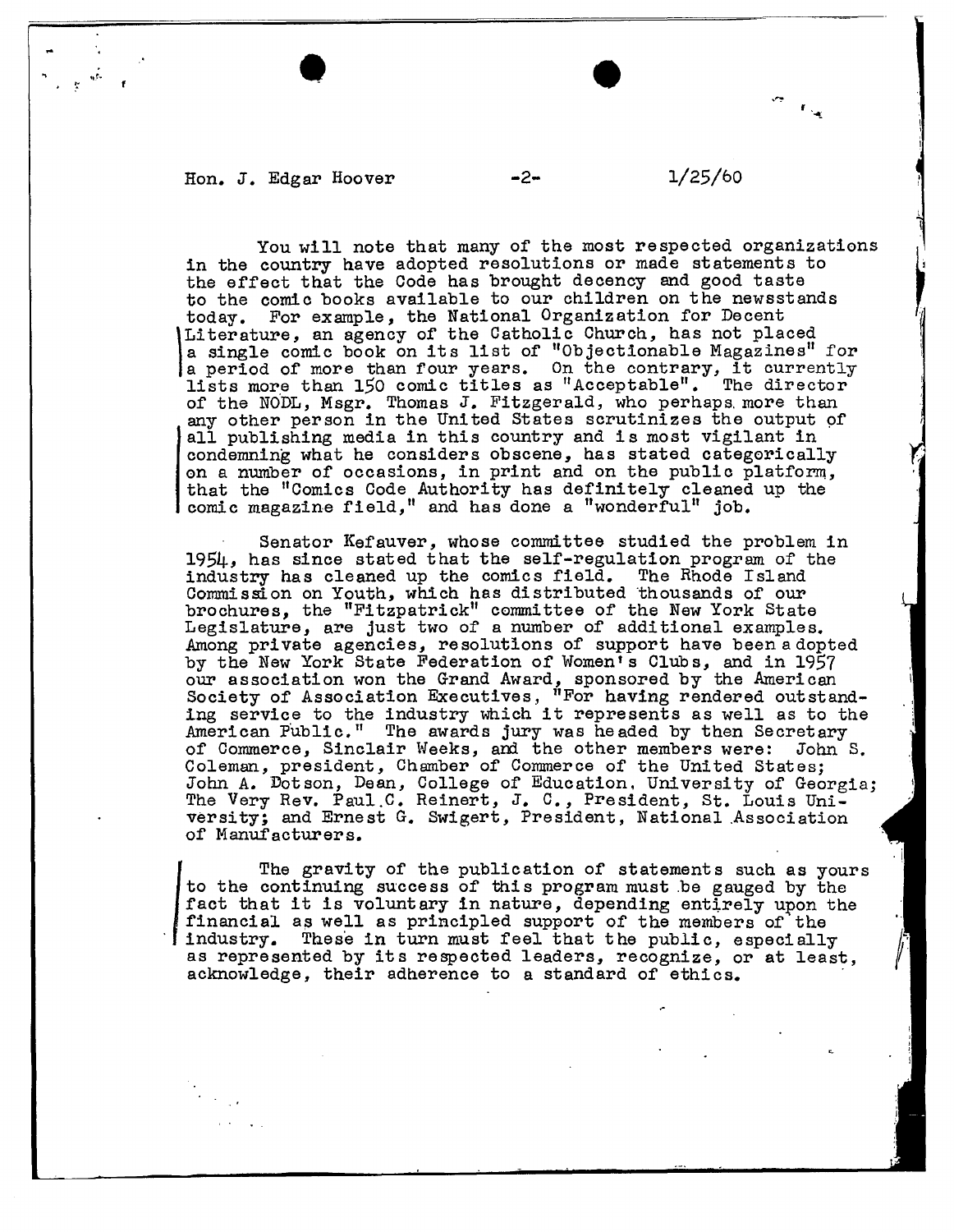.Hon. J. Edgar Hoover *-3-* l/25/bo

----------~~---

Perhaps you will be interested to know that almost two-thirds of the publishers of comics magazines in business at the time the code was adopted have gone out of the field. There were some thirty publishers actively engaged in producing comic books in the Fall of 1954. Today, there are only eleven! A concommitant reduction in the percentage of distributors and printers of comics has also r esulted. Nevertheless, those remaining in the industry have steadfastly adhered to the program, supporting it financially, submitting their material for advance review, making the revisions required, and facing up to the competition of other communications media which do not have anything like the restrictions to which Code-Approved comics are subjected.

We sincerely hope that you will make your own examina-<br>tion of the comic books found on the newsstands. We respecttion of the comic books found on the newsstands. We respect-<br>fully submit that our industry is entitled to receive an objective analysis by you, and that you will find, as we are certain you will, that we are justified in receiving a commenda- $[$ tory statement from you, rather than one of condemnation.

Very truly gours,<br>John L. Goldwater, President

JLG:mw Encl.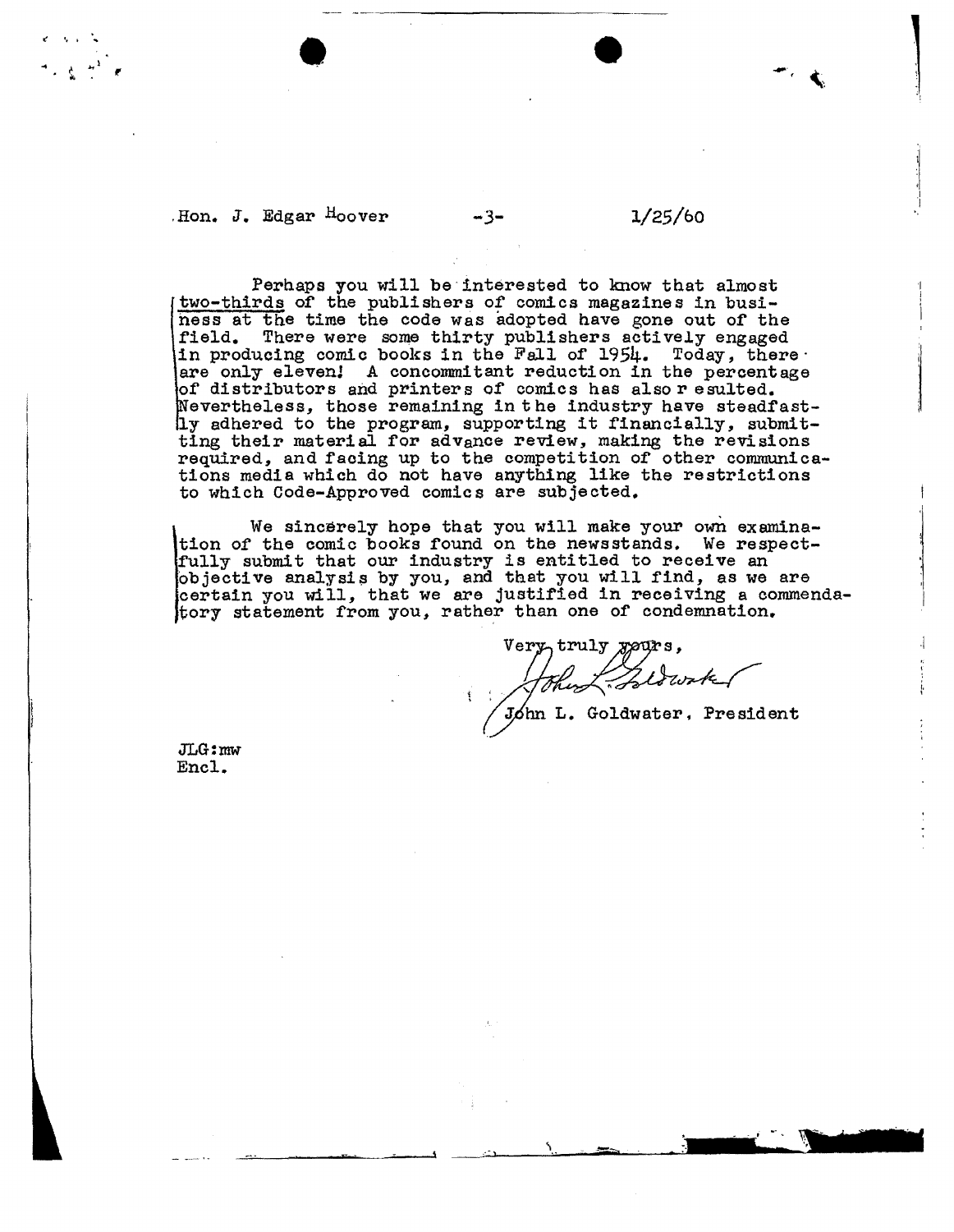

United States Department of Iustice Hederal Bureau of Investigation Washington 25, D. C.

-

January 1, 1960

## TO ALL LAW ENFORCEMENT OFFICIALS:

The morals of America are besieged today by an unprincipled force which will spare no home or community in its quest for illicit profits.

I am speaking of the unquestionably base individuals who spread obscene literature across our land through the means of films, decks of playing cards, photographs, "comic" books, salacious magazines, paperbacked books and other pornographic products. These forms of obscenity indeed threaten the morality of our Nation and its richest treasure-our young people.

While our schools, churches and youth organizations conscientiously strive to improve the morals and thinking of our juvenile citizens, forces of evil are working on the other side of the fence to contaminate all that we hold decent. The most disgusting part of this assault is that our youth is subjected to lurid exhibitions of obscenity in many of the places where they seek clean entertainment.

Despite the splendid public service rendered daily by the overwhelming majority of advertising and entertainment executives, a small group of opportunists in these industries are degrading America and its youth. Our young people are literally bombarded with vulgar motion picture advertisements in some newspapers; certain movies have too often made good on the provocative promises in the advertisements; and profanity and rapacity are the main ingredients of more and more screen offerings. A few television. producers, too, sometimes break through the veil of decency as if some of them were trying to see just how much the public will stand. Recently, we have seen considerable publicity concerning certain elements in this medium who have sacrificed scruples on the altar of monetary gain.

It is also a grievous fact that drugstores and "sweetshops," pleasant meeting places for past generations, now display publications which a few years ago would have a place in only the bawdiest of gathering places. These signs of moral decay, tolerated by adults, cannot help but debase the thinking of our impressionable teen-agers. Yet, while they are impressionable, American youths are remarkably wise in recognizing pseudo-piety in adults and the sham of a society which condones declining morality.

 $62 - 107925 - 1$ 

(Reprinted from January, 1960, FBI Law Enforcement Bulletin)

**ENCLOSURE**  $\overline{\phantom{a}}$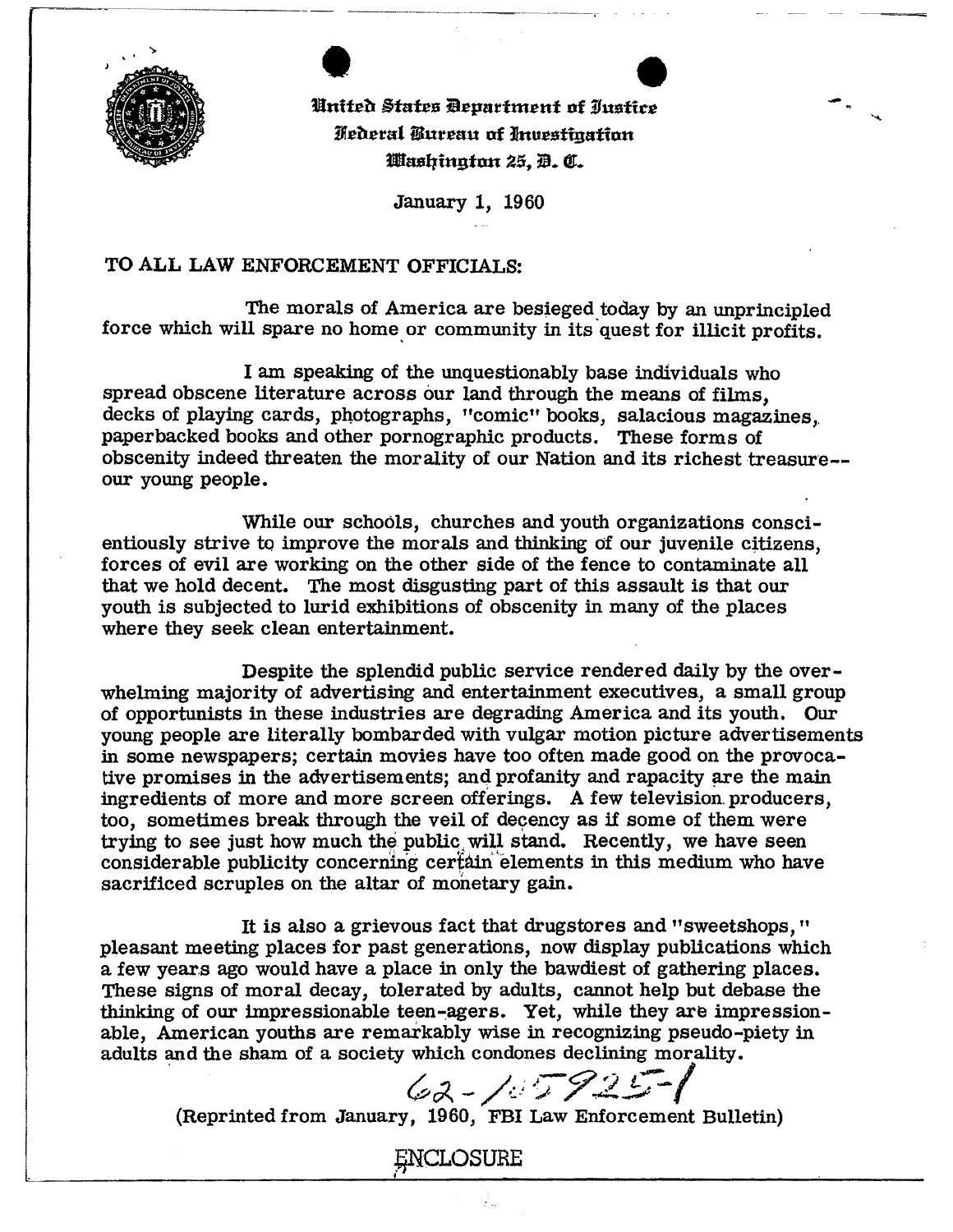In 1957 there were nearly eight forcible rapes per 100,000 inhabitants in the United States. In 1958 this figure increased ten and onehalf percent, a forcible rape occurring every 36 minutes! This truly shocking and shameful state of affairs is made even more deplorable by the knowledge that sex crimes and obscene and vulgar literature often go hand in hand.

The time for half-hearted, oblique action against dealers in depravity is past. Although their despicable trade reaps \$500 million a year. this diabolical business is costing the Nation much more than money. It is robbing our country and particularly our younger generation of decency--it is a seedbed for delinquency among juveniles and depravity among all ages. If we are to survive morally, Americans must search within themselves for the answers to these questions: Have local governing authorities investigated to ensure that laws against smut salesmen in their communities are strong enough? Is the public outcry of sufficient strength to impress local judges with the need of defending morality by sentencing filth purveyors to maximum terms? Are community and civic groups cooperating with law enforcement authorities in fighting this debasing blight?

And--above all--are good citizens teaching their youngsters habits and beliefs which will be as armor against the tainted temptations of muck merchants?

Very truly yours,

John Edgar Hoover Director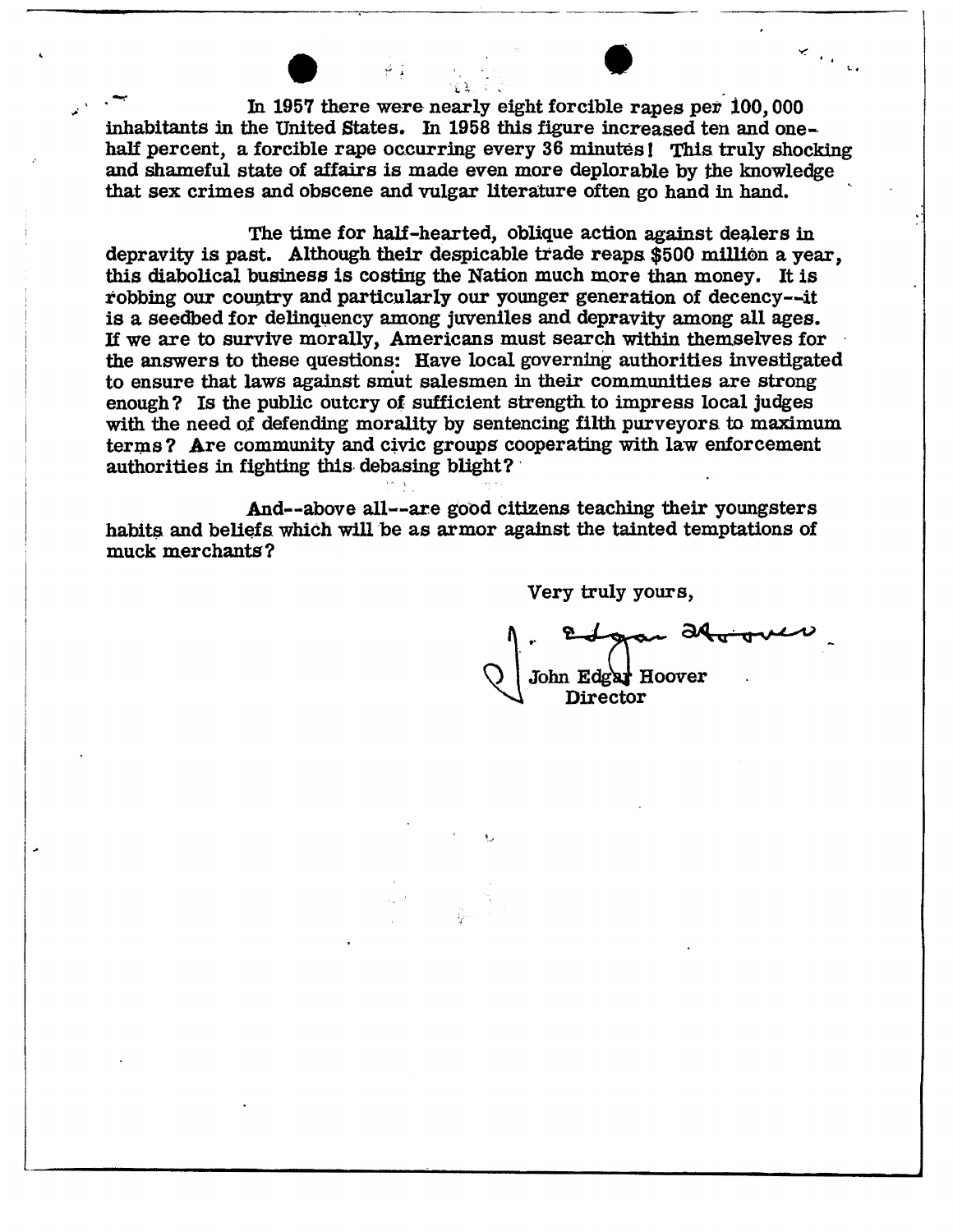| OUTONAL FORM NO. 10 |                          |                                                                                         |                        |                     |
|---------------------|--------------------------|-----------------------------------------------------------------------------------------|------------------------|---------------------|
|                     | UNITED STATES GOVERNMENT |                                                                                         |                        |                     |
|                     | Memorandum               |                                                                                         |                        | Belmont<br>Jallaban |
|                     |                          |                                                                                         |                        |                     |
| <b>TO</b>           | : Mr. DeLonch            |                                                                                         | DATE: January 28, 1960 |                     |
|                     |                          |                                                                                         |                        |                     |
| FROM :              | M. A Fores               |                                                                                         |                        |                     |
|                     |                          |                                                                                         |                        |                     |
| SUBJECT:            | JOHN LAGOLDWATER         |                                                                                         |                        |                     |
|                     |                          | PRESIDENT, COMICS MAGAZINE ASSOCIATION                                                  |                        |                     |
|                     | OF AMERICA, INC.         |                                                                                         |                        |                     |
|                     |                          | PROTEST RE DIRECTOR'S INTRODUCTION IN                                                   |                        |                     |
|                     |                          | JANUARY, 1960, LAW ENFORCEMENT BULLETIN                                                 |                        |                     |
|                     |                          |                                                                                         |                        |                     |
|                     |                          | We have received a letter dated January 25, 1960, from captioned                        |                        |                     |
|                     |                          | individual in which he makes reference to the January 1, 1960, Law Enforcement          |                        |                     |
|                     |                          | Bulletin Introduction particularly with respect to linking comic books with pornography |                        |                     |

He protests "such unjustifiable characterization," and declares there "is absolutely no existing basis for it." He enclosed a booklet regarding the "Code-Approved" Comics Magazines" and set forth considerable information relative to the fact that the comics book industry is being conducted in the highest possible manner.

There is no basis for his criticism since there was no intention of connecting legitimate comic magazines with obscenity. The second paragraph of the Introduction stated that obscene literature is spread through the means of "films, decks of playing cards, photographs, 'comic' books, salacious magazines, paperbacked books and other pornographic products." Certainly this should not be interpreted as meaning that all decks of playing cards, all photographs, paperbacked books or "comic" books are means of distributing obscene material. The quotation marks were used specifically around the word comic in the Introduction to convey the idea that legitimate comic books were not being criticized.

Mr. Goldwater, of all people, should be thoroughly familiar with the type of "under-the-counter" comic books which illicitly trade on established comic strip characters, portraying them in various forms of lewd and obscene activities. There have been many such comic books using famous characters like Blondie and Dagwood, Li'l Abner, Moon Mullins and many others. (See addendum on page 2)

You will recall that we cooperated last year with the Dell Publishing Company, Inc., of New York in the issuance of a comic<sup>t</sup>: book entitled "The FBI Story," which pertains to the movie. This was distributed in September, 1959.  $\mathcal{L} \mathcal{L} \cap \mathbb{C}^2$ **REC-65**  $62 - 109$  $EX - T3T$ Bufiles reflect no derogatory information identifiable with John L. Goldwater, who in 1943 was associated with Radio Comics, Inc<sub>rear</sub> and there is no derogatory information identifiable with Comics Magazine Association of America, Inc. Enclosure asit  $2 - 60$ Enclosure  $\left| \frac{1}{\sqrt{58}} \right|$  DWB:rwz<br>
(5)  $\left| \frac{1}{\sqrt{58}} \right|$   $\left| \frac{1}{\sqrt{58}} \right|$  $25$  FEB  $5$  1960  $\mathbb{R}^3$  (Continued on next page-with  $\mathbb{R}$ recommendation)